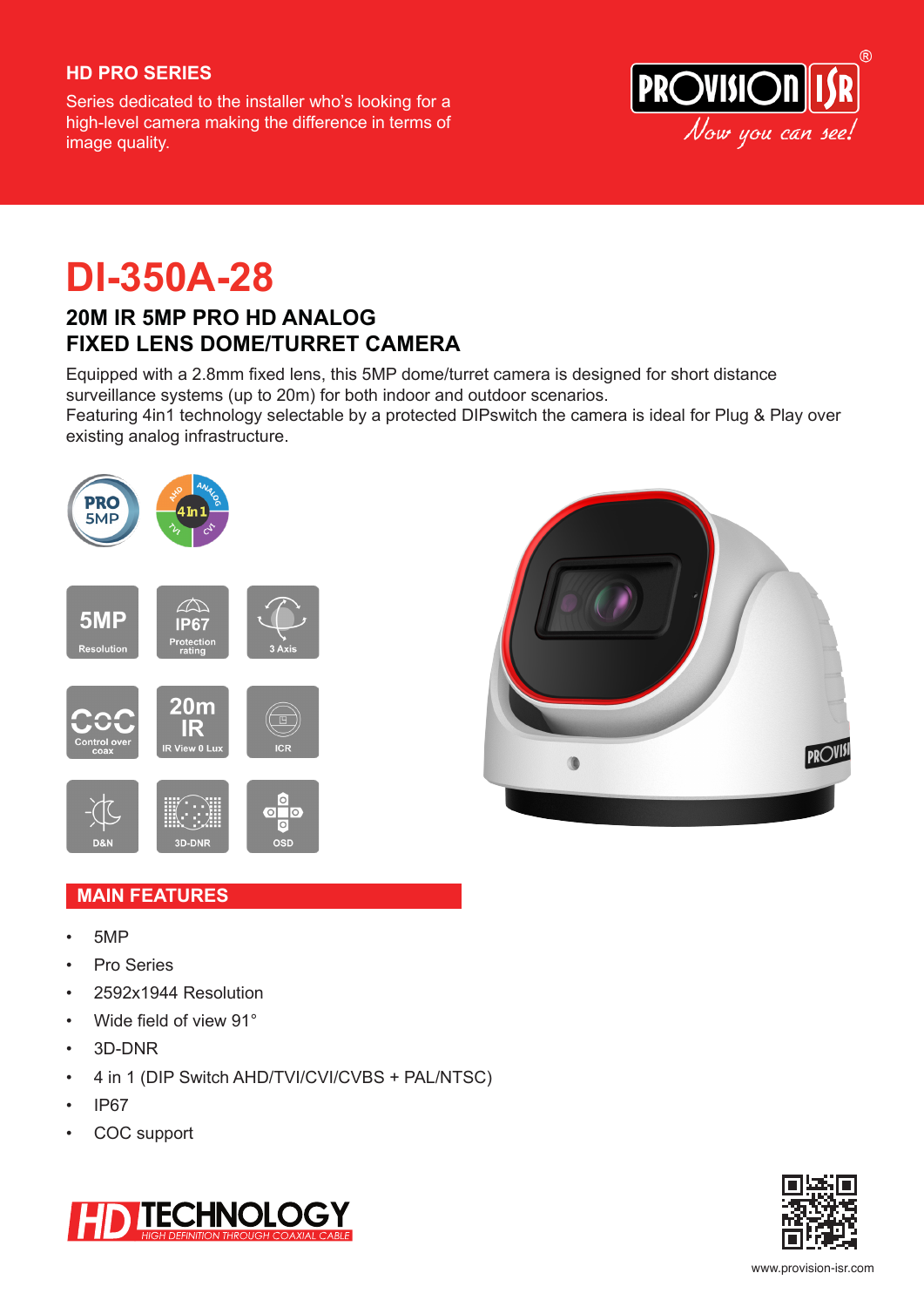## **DI-350A-28**



### **SPECIFICATIONS**

| Image Sensor                  | 1/2.7" 5MP Sensor                                                                        |
|-------------------------------|------------------------------------------------------------------------------------------|
| Image Format                  | 5MP - 4:3. 4MP - 16:9                                                                    |
| <b>Effective Pixels</b>       | 2608x1960                                                                                |
| <b>Scanning System</b>        | Progressive                                                                              |
| Resolution                    | 5MP: 2592x1944 AHD/TVI<br>4MP: 2560x1440 AHD/TVI/CVI<br>CVBS: 700TVL                     |
| <b>FPS</b>                    | 25/30FPS                                                                                 |
| Min. Illumination             | Color: 0.01lux @F1.2, AGC ON<br>B/W: 0lux with IR"                                       |
| D&N                           | True Day&Night-ICR                                                                       |
| <b>IR LED</b>                 | 1 LED Array (20m)                                                                        |
| <b>OSD Menu</b>               | Available via CoC Only                                                                   |
| CoC Support                   | Yes                                                                                      |
| Day & Night Mode              | Ext/Auto/Day/Night                                                                       |
| <b>Backlight Compensation</b> | <b>BLC</b>                                                                               |
| S/N Ratio                     | ≥52dB (AGC OFF)                                                                          |
| White Balance                 | Auto / Auto->Set                                                                         |
| Noise Reduction               | 3D-DNR                                                                                   |
| Video Output                  | 5MP / 4MP (Selected by OSD Menu)<br>AHD/TVI/CVI/CVBS + PAL/NTSC (Selected by DIP Switch) |
| <b>Privacy Mask</b>           | <b>No</b>                                                                                |
| D-Effect                      | Mirror + Flip                                                                            |
| <b>WDR</b>                    | Digital                                                                                  |
| Lens (Field Of View)          | 2.8mm Mega-Pixel Fixed (91°)                                                             |
| Power                         | DC12V/280mA                                                                              |
| <b>Operation Temperature</b>  | -30° ~ 50°, 10% ~ 90% humidity                                                           |
| <b>Protection Rate</b>        | IP67                                                                                     |
| Dimensions                    | Φ97*82.6mm                                                                               |
| Net Weight                    | 465g                                                                                     |
| Junction Box                  | PR-JB12IP66 - PR-JB12IP64 - PR-WB-A                                                      |